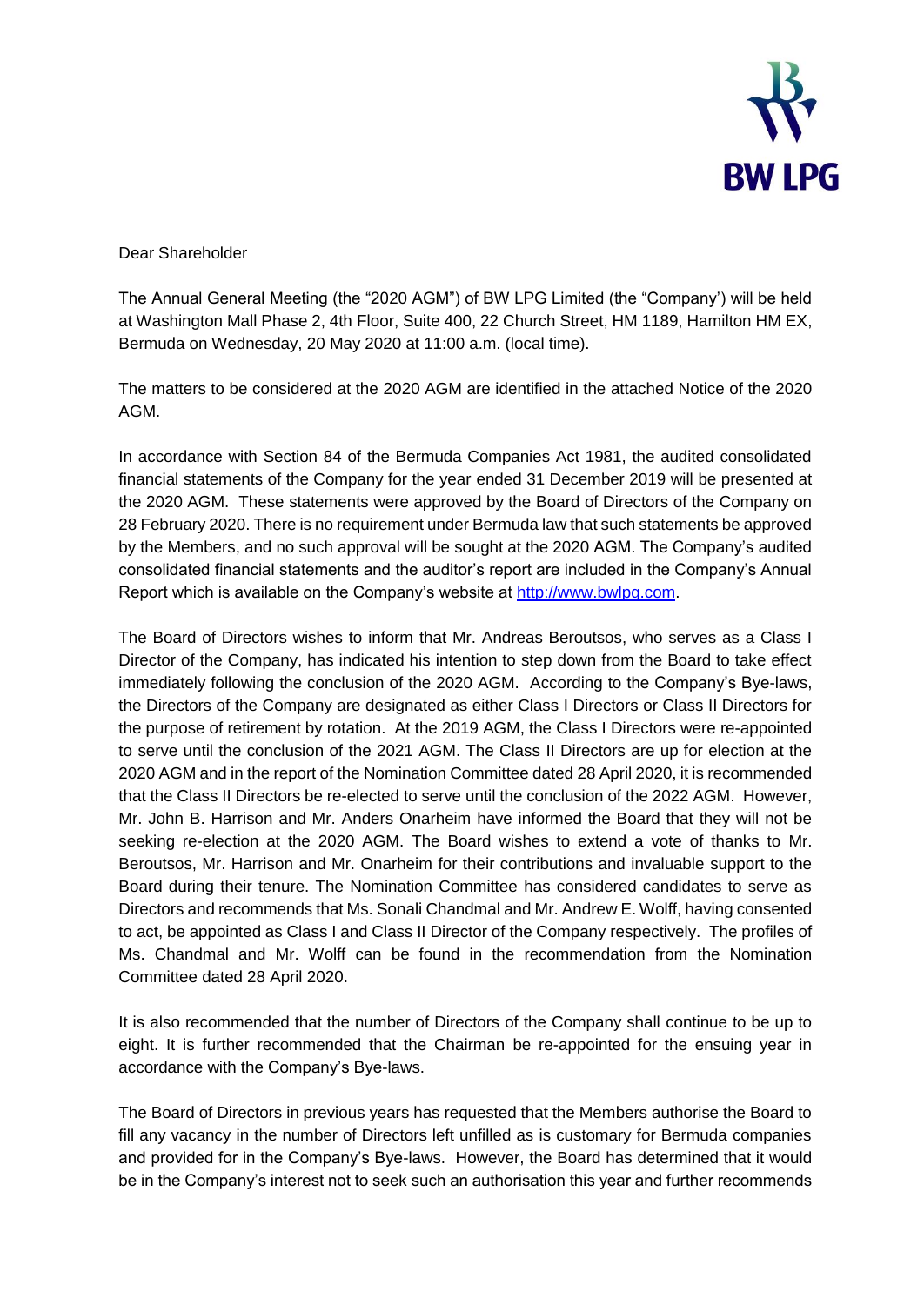that the Members approve an amendment to the Company's bye-laws to remove the related byelaw.

Both Mr. Ronny Langeland and Mr. Thomas Wamberg have informed the Nomination Committee that they intend to step down as members of the Nomination Committee. The Nomination Committee, after considering candidates, recommends that Mr. Bjarte Bøe and Ms. Elaine Yew Wen Suen, having accepted the nomination, be appointed as new members of the Nomination Committee. The profiles of Mr. Bøe and Ms. Yew can be found in the recommendation from the Nomination Committee dated 28 April 2020.

The Board of Directors has established Guidelines for Executive Remuneration which is reviewed annually and is available on the Company's website at [http://www.bwlpg.com.](http://www.bwlpg.com/)

The Bye-laws of the Company provide that the Directors' fees shall be determined by the Members in general meeting. It is proposed that the Directors be paid the fees in respect of the services rendered by them for the period from the 2020 AGM to the 2021 AGM as detailed in the recommendation from the Nomination Committee dated 28 April 2020. The Nomination Committee further proposes that the Nomination Committee members be paid for their services and that each member be paid a remuneration of USD 2,500 for services rendered for the period from the 2020 AGM to the 2021 AGM.

The Audit Committee of the Board of Directors is charged with the responsibility to recommend the appointment of the Company's external auditors. In this connection, the Audit Committee has recommended that KPMG LLP be re-appointed as the Independent Auditors of the Company. Consistent with the Company's Bye-laws, it is proposed that the Board of Directors be authorised to determine the remuneration of KPMG LLP.

Enclosed with this mailing is the Notice of the 2020 AGM, together with an Attendance Slip and a Form of Proxy for your Common Shares to be represented at the 2020 AGM. Also enclosed is the recommendation from the Nomination Committee dated 28 April 2020.

Members registered in the branch register of the Company maintained by Verdipapirsentralen ASA (the VPS) at the close of business on 15 May 2020 will be entitled to attend and vote at the Annual General Meeting in respect of the number of Common Shares registered in their name at such time.

Members who wish to attend the 2020 AGM in person must give notice no later than 18 May 2020 at 10:00 am (Oslo time). Members attending in person are required to complete the Attendance Slip and submit the same to DNB Bank ASA. A Member entitled to vote at the 2020 AGM is entitled to appoint a proxy to attend and to vote in its place. A Member appointing a proxy must complete the Form of Proxy and submit the same to DNB Bank ASA.

Please submit the Attendance Slip and/or the Form of Proxy to DNB Bank ASA, Registrars Department, Dronning Eufemias gate 30, 0191 Oslo, Norway, or by PDF attachment to [vote@dnb.no.](mailto:vote@dnb.no)